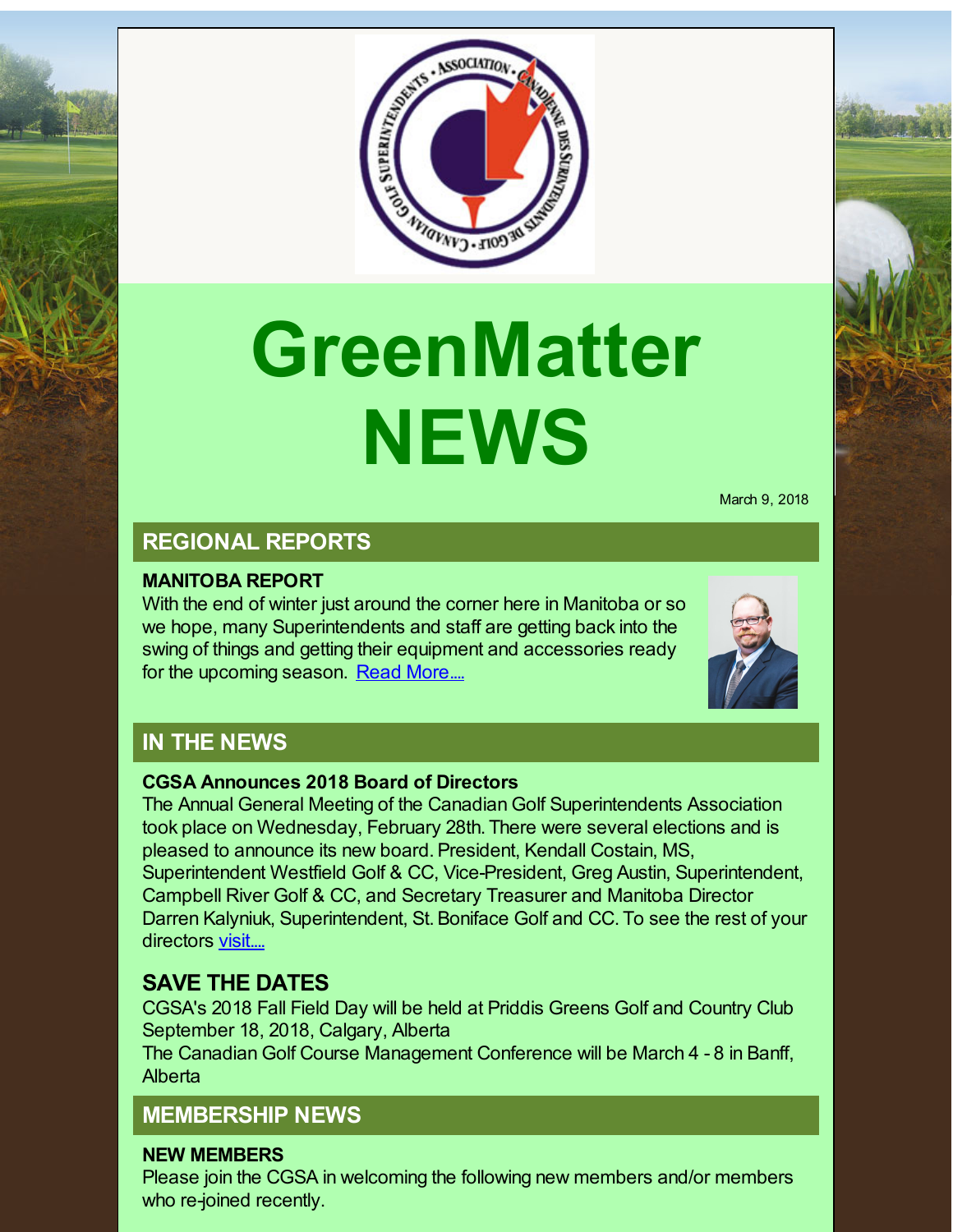**STEVE DAMPHOUSSE, WESTON ON RONALD EVANS, ROSEMERE QC JAMES LOCKINGTON, KING CITY ON BRAD MEYERS, SCHOMBERG ON KEVIN PERPETE, NEW MARKET ON NICHOLAS TURNER, WESTON ON**



### **CGSA's Latest Accredited Members**

Please join the CGSA in congratulating the following member(s) for receiving or renewing their designations:

#### **Master Superintendent® Designation**

• Kendall Costain, MS, Master Superintendent and Director of Operations and CGSA's President from Westfield Golf and Country Club

#### **Master Superintendent (MS Renewal)**

• Mike Pellerin, MS, Master Superintendent, Saugeen Golf Club

#### **Accredited Golf Superintendent™ (AGS®) Designation**

Dustin Zdan, AGS, Superintendent and CGSA's Alberta Director from Connaught Golf Club

#### **Accredited Assistant Golf Superintendent™ (AAGS®) Designation**

Stuart Sheridan, AAGS, Assistant Superintendent, Capilano Golf & Country Club

If you are thinking of writing one of the Exams, please contact Lori [Micucci](mailto:lmicucci@golfsupers.com) to find out how and to schedule. You may be closer than you think to write the AGS Exam.

#### **Inverness Golf Courses Get Green Nomination**

Two Nova Scotia golf courses have been designated Audubon Cooperative sanctuaries, becoming only the second and third courses in the province to earn the elite honour. Cabot Links and Cabot Cliffs met the stringent criteria to earn their spot among the world's over 890 sanctuaries. To read [more...](http://r20.rs6.net/tn.jsp?f=001QfPlRQZxQrNjh9n5pUjbz-GlJve0SAOV1xbJbwEGuktf7CM_Mdkgkd9t4o078dXP4UiHgeADIYrpX9D8k3Q3A4wM-ZGn7d9uZYvpmOfCnSOInzlJfxnKpEQeyVAbFY8pQerw7_xGf1EYRpVfReQ6R2vIl59OCewkJ5NNL0TxOCB2O9rfO3aHUwyNwEMYB4G6-YIbtEm-Vxqd-CBIgvLanR1aGMiwesFfDfi54_9IFy0eSlx6s1Xsi01WRf9PN6Ti&c=&ch=)

**Canmore Golf and Curling Club** is now a certified Audubon Cooperative Sanctuary joining 19 other Alberta golf courses and 896 in the world to hold this title.

#### **CGSA Committee Request**

CGSA's Standing Committees are the lifeblood of our organization. The input of our members in a number of critical areas of the CGSA mandate helps to shape the very programs and services that the CGSA provides on a daily basis and provides an exciting opportunity to meet people from across the country. To learn more about the committees and to volunteer click [here.](http://r20.rs6.net/tn.jsp?f=001QfPlRQZxQrNjh9n5pUjbz-GlJve0SAOV1xbJbwEGuktf7CM_Mdkgkd9t4o078dXPfFWvDNMb2njmETtixKDV9fXq2l8gn5b5_1G-W8-AgamydbO7iF4_5MHBxOgYxdFWRllp-QhEsGS9QK-Ut5c1lqx_nvxdLSx_T2HZE4YUH3-lUeF0AgEdmYz-RnTEOYf0H4Hkygzo7gMnc02B3QIqC8FS6Gu6gDro3qGQU1vBbpFnxfhFpzkBVy6hbiRKhEdb&c=&ch=)

#### **CGSA Member News**

Please join the Canadian Golf Superintendents Association (CGSA) in congratulating the following members who were recognized last week at the Canadian Golf Course Management Conference in Quebec City. The 2017